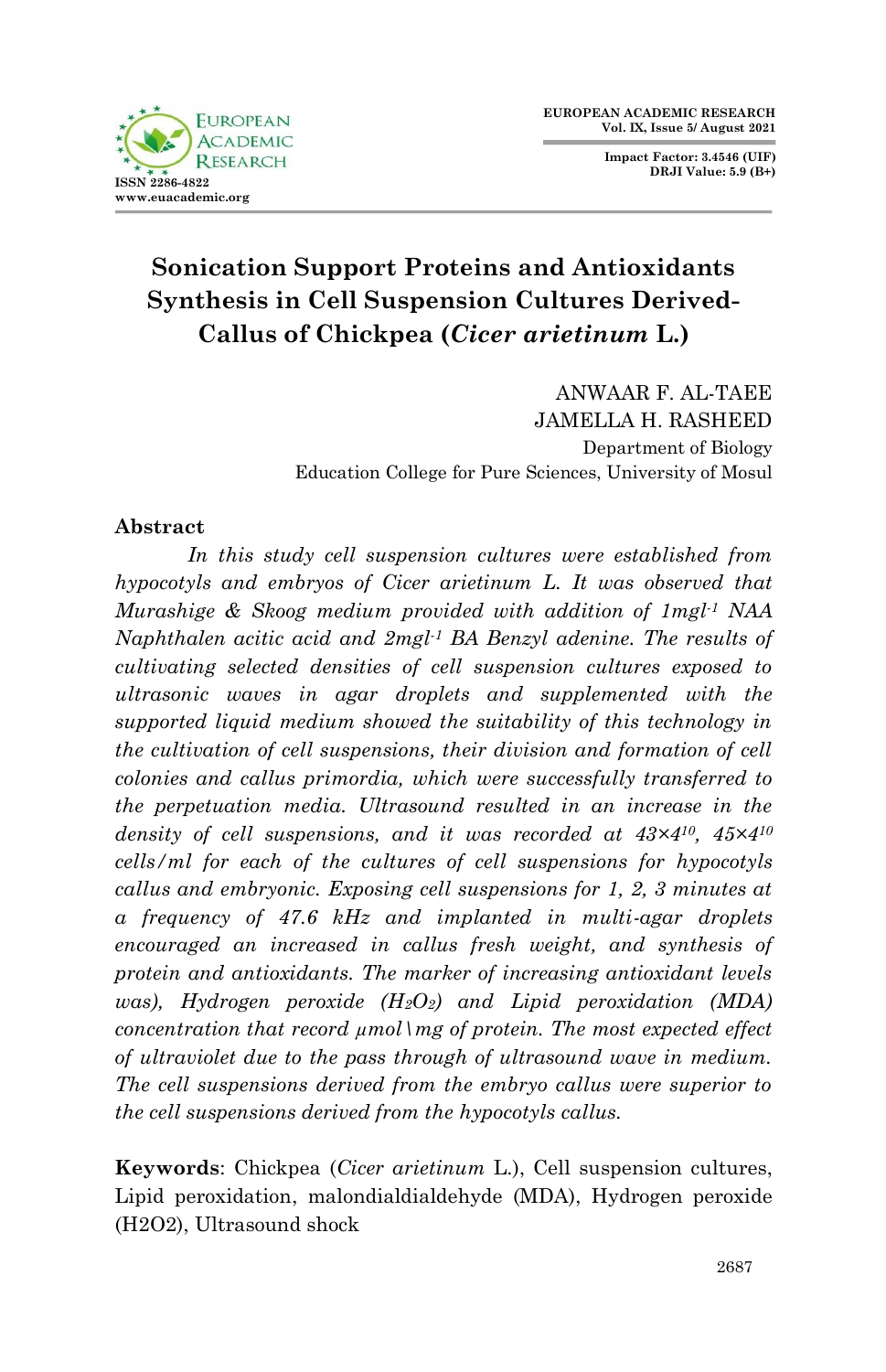#### **1. INTRODUCTION**

Chickpea (*Cicer arietinum* L.) is one of the most economical legumes rich in dietary protein and cultured in more than 55 countries of the world, including Australia (FAO.,2019). and yield has increased rapidly since 1961, however, this is insufficient for protein requirements. Chickpea faces many challenges due to various abiotic environmental condition such as drought and high temperatures (Gaur *et al*., 2019). in addition to its symbiotic ability to fix atmospheric N<sup>2</sup> (Das *et al*., 2020).

Ultrasound has been used for the application of a frequency more than 20 KHz. inaudible to the human ear. many effective means in biotechnology included in cell suspension cultures enhanced the content of secondary metabolites in plant tissue culture, transformation of plant species by direct DNA transfer (sonication facilitated *Agrobacterium* – mediated transformation). Moreover, ultrasound has been used to induce growth of insurgent explants, and to isolate somatic embryo (Gaba *et al*., 2008). Application of ultrasound in biotechnology is one of the effective means that has the ability to improve cellular metabolism, transmit reagents and signals across the membrane, cell wall and enhance chemical reactions (Gaba *et al*., 2008).Inhibiting the enzymes and increasing the effective antioxidants in the plant, and stimulating the growth of stubborn plant calluses, sorting somatic embryos, promoting germination of seeds and subsequent growth of seedlings at low-intensity audio waves (Ordones-Santos *et al*.,2017).

Due to climate change that harms plant growth, and disrupts enzymes associated with different metabolic pathways this lead to change in protein synthesis (Pan *et al*.,2020). Some plants respond to such stresses by reprogramming their proteins industry to ensure a steady state of metabolic processes that help them to survive and function under stress conditions (Wang *et al*.,2020). The genetic basis of chickpea is expected to be an important factor in stress tolerance by restoring cellular homeostasis and its direct effect on cellular and physiological changes (Devasirvatham and Tan, 2018).

The aim of this investigation is to detect the role of sonication in protein content and antioxidants in callus cultures produced from pre-exposed cell suspensions of chickpea.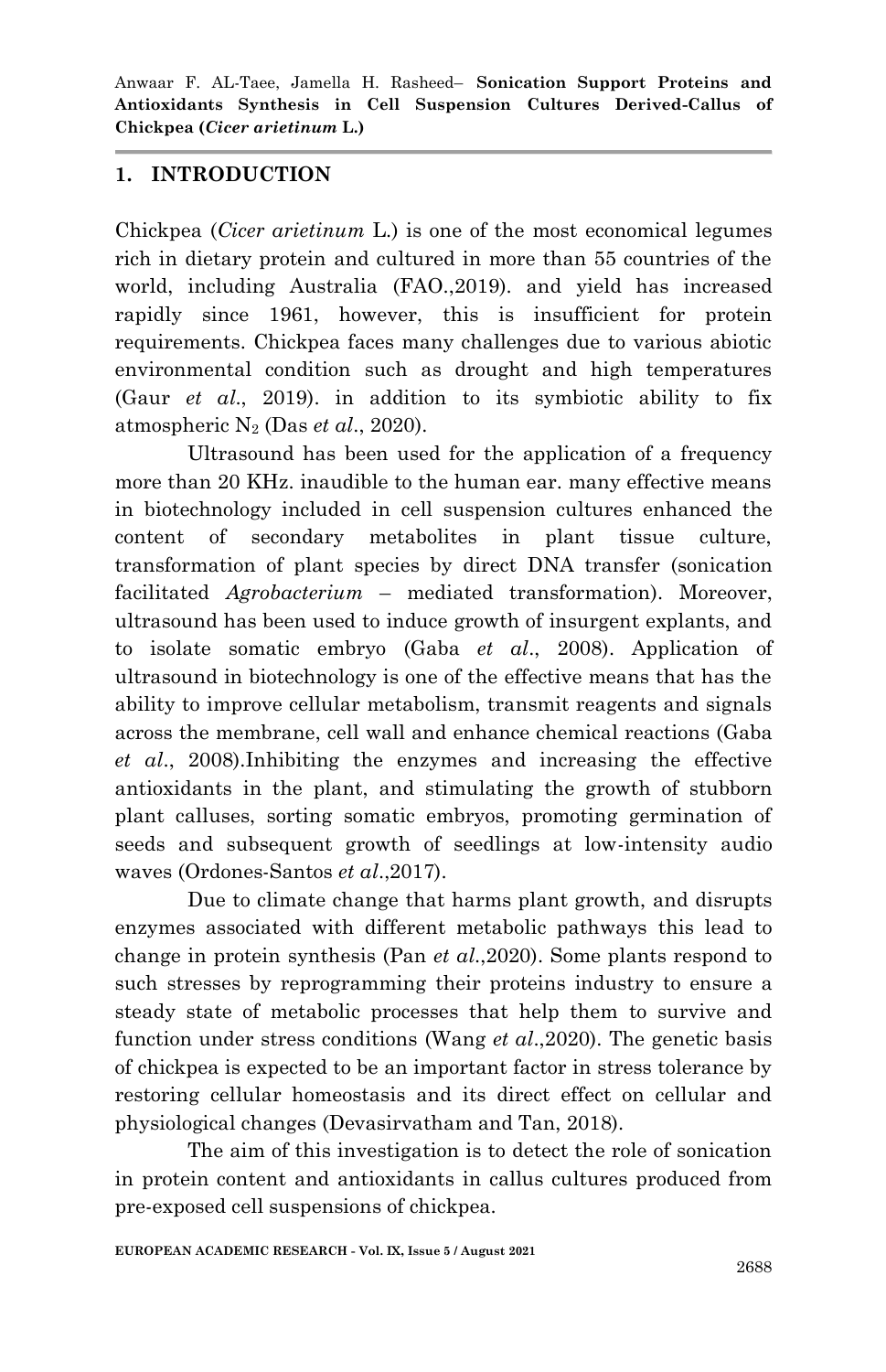# **2. MATERIALS AND METHODS**

## **2.1.Embryos and Hypocotyl Production**

Seeds of *Cicer arietinum* L. "Desi variety" were sterilized by immersing in 96% ethyl alcohol for 2 min., then submerging in sodium hypo chlorate solution (NaOCl 5%) for 5 min. then washed four times with sterile distilled water. Sterilized seeds were transferred to the surface of 25 ml of solid basal MS medium free from growth regulators (Murashige and Skoog, 1962). in 100 ml glass containers and incubated in culture room (23°C) under light intensity of 2000 lux at (8/16 light / hour). Sterile seedlings were used as source of embryos and hypocotyls.

## **2.2.Callus Initiation**

Sterile seedlings of 1.5 cm length with 12-15 days old were excised. Embryo and hypocotyls fragment of each seedling were cultured on agar solidified MS medium containing 3% sucrose, provided with 1.0 mgl-1 NAA and 2.0 mgl-1 BA (Raghavendra, 2018) for callus initiation. The endcation was MS+NAA+BA cultures were kept at culture room condition.

# **2.3.Establishment of Cell Suspensions from embryos and Hypocotyls Calli:**

Twenty five ml of liquid MS medium containing 1.0 mg l<sup>-1</sup> NAA and 2.0 mgl -1 BA in a 100 ml conical flasks in each flask 1.0 g of embryos and hypocotyl callus was placed individually, samples were kept in the shaking incubator (Brunswick, USA) under complete darkness and 28°C rotational speed 150 rpm for 24 hours (Morris and Flower, 1981).

Cultures were filtered by passing through a sterile, fine plastic sieve of 46 μm mesh (Plant Genetic Manipulation Grope, Nott. Univ. U.K.) to remove the cell clumps and collect numerous single cells and complete the original size by adding the necessary amount of the same medium. Cultures were returned to the shaking incubator under the same conditions, follow-up the division of cells and estimate of their densities. Perpetuate the cell suspension cultures by lifting the decanters containing the cultures from the incubator and leaving them inside the cabinet for 3-4 hours by placing the decanters in an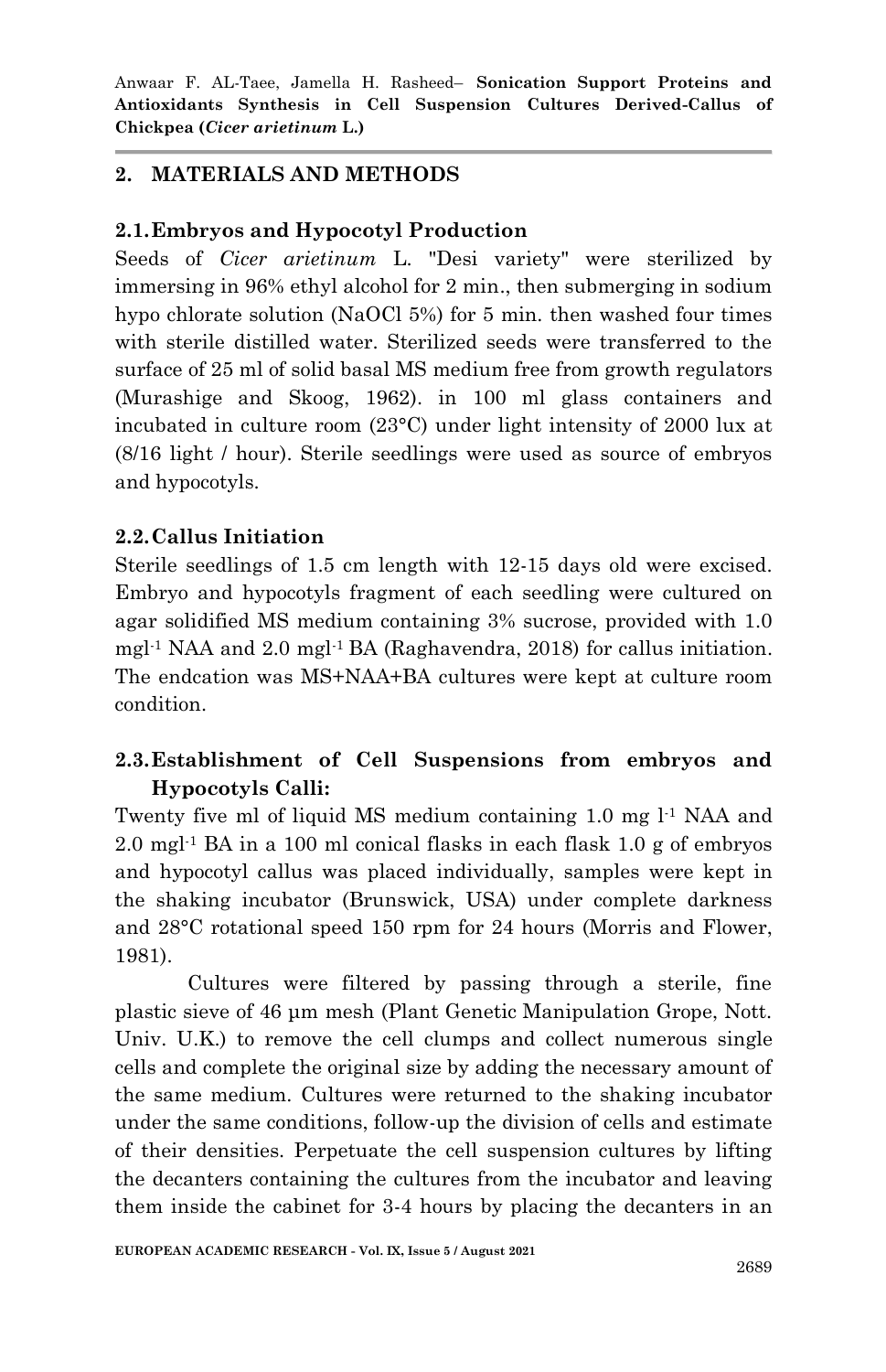inclined manner resting on the cabinet wall and allowing them to stagnate their cells. Then the old medium was carefully poured to maintain the stable cell and an appropriate volume of the same medium was added to the cells deposited in the flasks. Samples were returned to the incubator under the same conditions (Greshhoff, 1980).

#### **2.4.Estimation of Cell Viability in Cultured Cell Suspensions**

Calculated the total number of cell and prepare the live cells to know the percentage of viability of cells, cell viability of cell suspensions was estimated using the standard method (Birkenhead and Willmer, 1986). using Evan blue dye (BDH chemical L td. Poole, England). The dye solution was prepared by dissolving 0.5 g of it in 100 ml. of distilled water and taking 0.1 ml. of the dye solution and mixing it with 0.1 ml. of cell culture. The samples were left for 10 min., then examined with a normal light microscope, where dead cells appear blue, while living cells remain without dye. The following mathematical formula was adopted to calculate the viability ratio: Viability = (Total cells – Number of dead cells / Total cells)  $\times$ 100 (PauL, 1970).

# **2.5.Cultivation of Cell Suspensions using Multi-Droplet Agar Technology**

One ml of cell suspension culture at the density of the fourth day ranged between  $34-45 \times 10^{-4}$  cells / ml was put in a sterile test tube, and added to it 1 ml of pre-sterile 3% liquid agar in a water bath at a temperature of 40°C. Mix them quickly to avoid hardening, and distribute the mixture in uniform sized drops at a rate of 8-12 drops / 9 cm diam. plastic petri dish (Sterilin, UK). The dishes were left open inside the culture cabinet to complete the solidification of the droplets, followed by the addition of 10 ml of liquid MS medium conditions 1.0 mgl -1 NAA and 2.0 mgl -1 BA to each petri dish. Dishes were closed, then sealed with parafilm. Samples were incubated in conditions of temperature  $25\pm2$  ° C, lighting of 700/800 lux in the successive lighting system, Embedded cells were examined by light microscope periodically to observe the initiation of division. Cultures were maintained every four days by removing the old medium from the plates with a sterile pipette and replacing it with the addition of 6 ml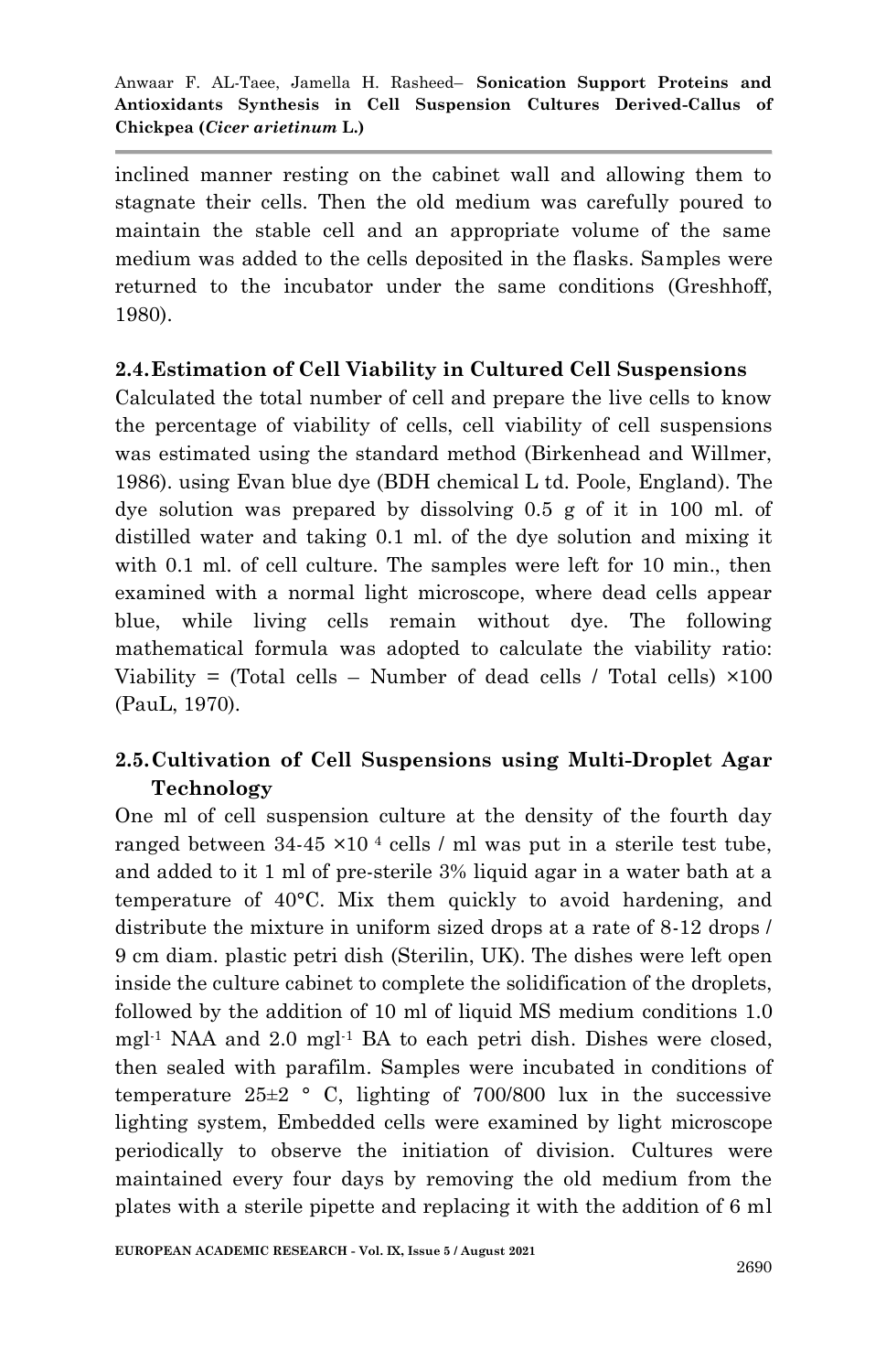of the same fresh medium until the appearance of the callusprimordia.

# **2.6.Transfer of callus primordia formed in droplets and formation of callus cultures**

After emergence of callus primordia from agar droplets, they were transferred by removing agar drop by sterile spatula and placed on a surface of  $25ml$  of the medium  $(MS + 1.0$  mg  $l<sup>-1</sup> NAA + 2.0$  mg  $l<sup>-1</sup> BA$ ), in 100 ml glass container, at a rate of 3 primordium\ flask. Samples were kept in culture room under the same previous conditions.

# **2.7. Exposure of Cell Suspension to Ultrasound Wave Shocks**

Five samples each of 1.0 ml were taken from cell suspension cultures of hypocotyl and embryos ranged between  $34\times10^4$ ,  $45\times10^4$  cells / ml, and placed individually in a sterile test tube, and put in the port of the ultrasound device (BRANSONIC 221 Water Bath, 117 V, 1.7 A, USA). These samples were exposed to ultrasound shock, at frequency of 47.6 KHz for with durations of (0, 1, 2, 3, 4, 5) minutes with constant temperature at 23-25 ° C (Lenka *et al*., 2014). The treated, and the non-exposed samples were embedded in agar drops as reported previously.

# **2.8.Determination of Callus Fresh Weight:**

Fresh weight of the growth callus was calculated 30 days after cultivation from the weight difference of the glass bottles containing only nutrient media and their weight after implantation of callus.

# **2.9.Determination of Total Protein of Callus:**

The standard method (Skacterle and Pollack, 1973) was used to quantify protein in callus extract, and BSA was used as the standard solution.

# **2.10. Determination of Total Chlorophyll Content in Callus:**

The method (Arnon,1949) was followed to determine the total chlorophyll content in exposed and non-exposed callus and the total chlorophyll was calculated according to the following formulas expressed in mg / g fresh weight of callus

Total chlorophyll (mg \ g) =  $(20.2 A_{645} + 8.02 A_{663})$ .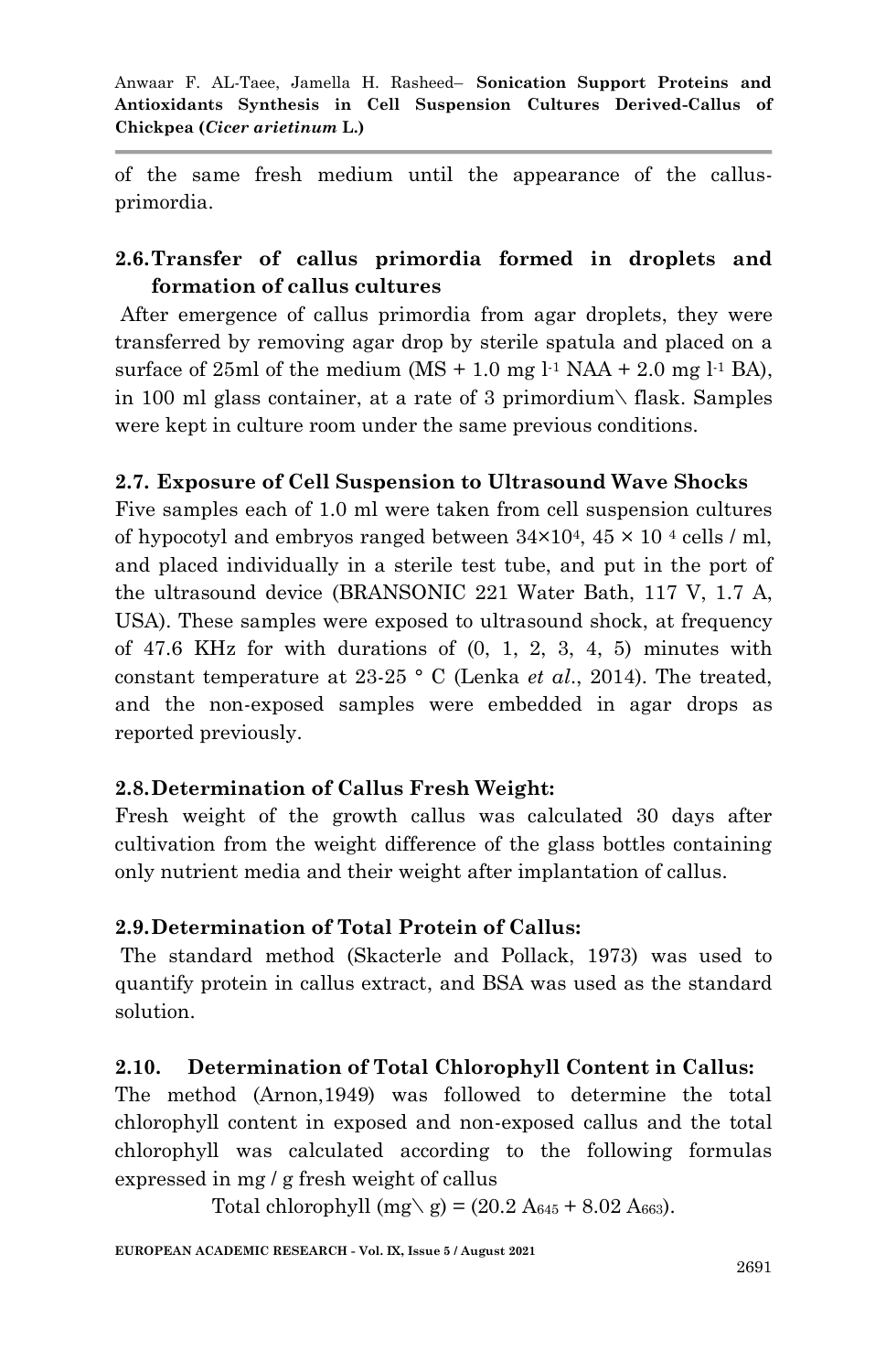## **2.11. Determination of Lipid Peroxidation:**

Lipid peroxidation was quantified by the estimation of malondialdialdehyde content (Nazari *et al*, 2012). and the amount was expressed  $\mu$  mol/g Fr wt.

## **2.12. Active Oxygen Species Analysis:**

Hydrogen peroxide  $(H_2O_2)$  was estimated and determined based on the standard method (Noreen and Ashraf, 2009). The content of  $H_2O_2$ was expressed in  $\mu$  mol/g Fr wt.

## **3. RESULTS**

## **3.1.Production of Cell Suspension Cultures:**

The result indicated that both types of callus were amenable to create numerous single cells producing homogenized fine cell suspensions. Data showed a subsequent increase of cell densities up to the fourth day of culture age (Table 1)

**Table (1) Establishment of cell suspension of embryos and hypocotyl calli of chickpea (***Cicer arietinum.***)**

| Callus     | Densities $\times 10^4$ cell \ ml |        |       |        |       |       |
|------------|-----------------------------------|--------|-------|--------|-------|-------|
|            | Days                              |        |       |        |       |       |
|            | First                             | Second | Third | Fourth | Fifth | Sixth |
| Embryos    |                                   | 23     | 36    | 45     | 30    | 28    |
| Hypocotyls |                                   |        |       | 34     | 23    | 12    |

Note: More over viability of cells forming the culture was ranged 90-95%

#### **3.2.Behavior of cell suspension exposed to ultrasound wave**

The results indicated that each type of callus suspension cultivated in liquid  $MS+1.0$ mg $1<sup>-1</sup>$  NAA $+2.0$  mg $L<sup>-1</sup>$  BA and embedded in agar drop (solid-liquid culture) encourage callus growth. More over exposure of hypocotyl and embryos cell suspension to the frequency 47-6 KHZ for 1,2,3,4,5 min. stimulate cell division. Cell suspension cells exposed to treatments 2 and 3 min. began their first division after the third day of cultivation, compared to the division of cells of the control sample whose first division began on the fifth day of cultivation. These divided cells entered their second and third divisions after forty-eight hours after the first division took place, and divisions continued to form cellular colonies on the tenth day of cultivation, to develop from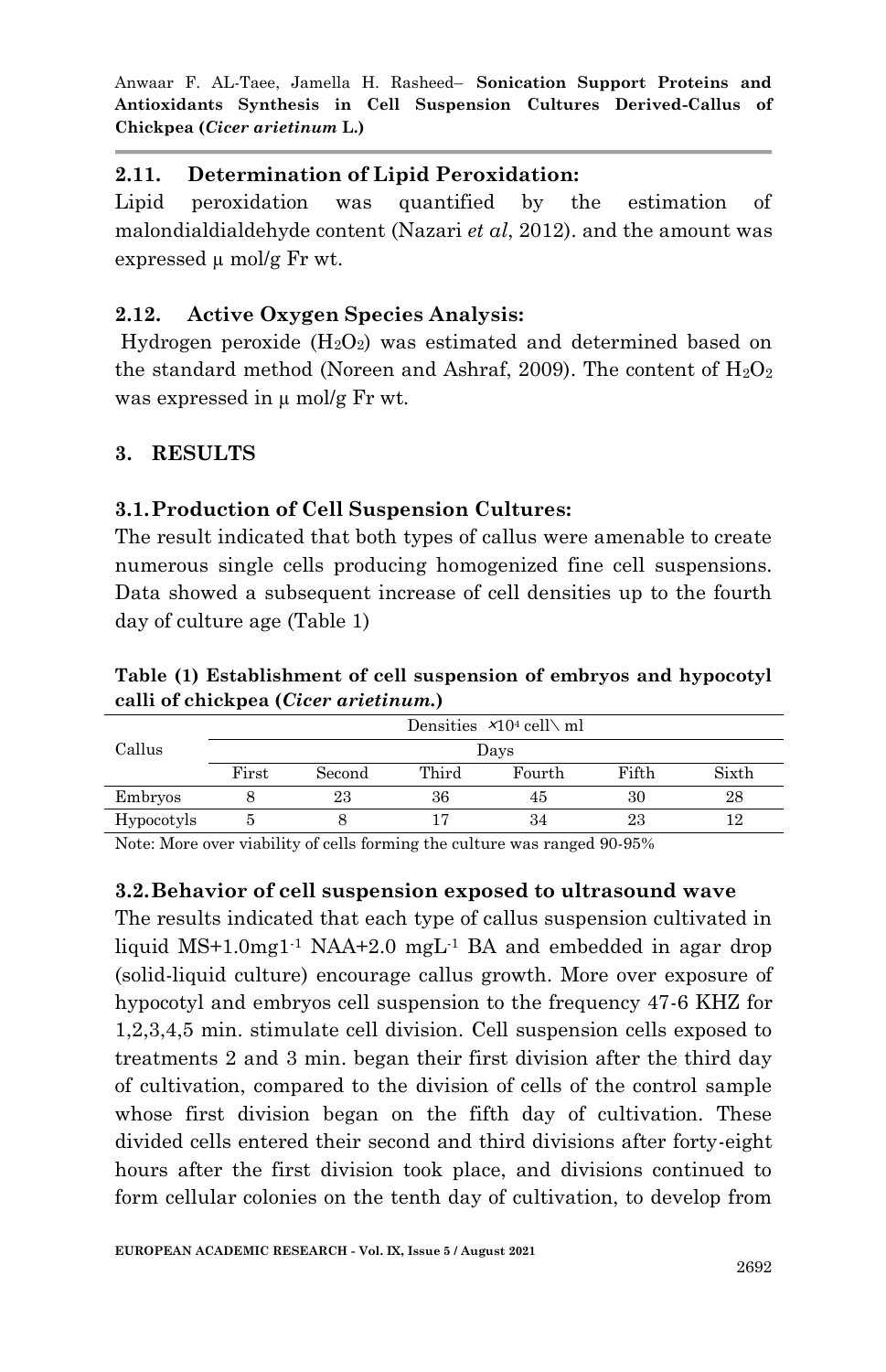them the beginnings of callus after fifteen days of cultures. The continuity of division produced numerous colonies (Fig1-6). Then conversion of these colonies to tiny callus primordial (Fig 1-7), They increased in size cracked the agar and become obvious to naked eyes 30 days after cultivation both those produced from embryos (Fig 2-a) and hypocotyls (Fig 2-b) cell suspension. Later whole drops were transferred to the callus growth medium producing callus cultures.the (2 and 3) min. treatment of cellular suspensions of the embryos Fig2(c-d) and (1 and 2) min. of cellular suspension of the hypocotyl Fig 3(b-c) outperformed the rest of the treatments in stimulating the number of colonies formed and the beginnings of the callus developed from it, and the callus described these beginnings in its yellow color (Fig 1-9).



**Figure (1):** Stages of Chickpea callus formation from cell suspension cultures: (1) Culture of cell suspensions derived from callus embryos and hypocotyls in liquid induction medium  $MS + 1$  mg  $L<sup>1</sup>$  $NAA + 2$  mg L<sup>-1</sup> BA. (2,3) Mitosis of cell and the formation of two nucleated cells. (4,5) Cell divisions of cellular suspensions culture and formation of triple and quadruple cell stages. (6) Initiation of cellular colony (7) emergence of callus primordial from cell colonies. (8) callus primordial developing in the midst of callus development (9) callus output from cell suspension cultures.

**EUROPEAN ACADEMIC RESEARCH - Vol. IX, Issue 5 / August 2021**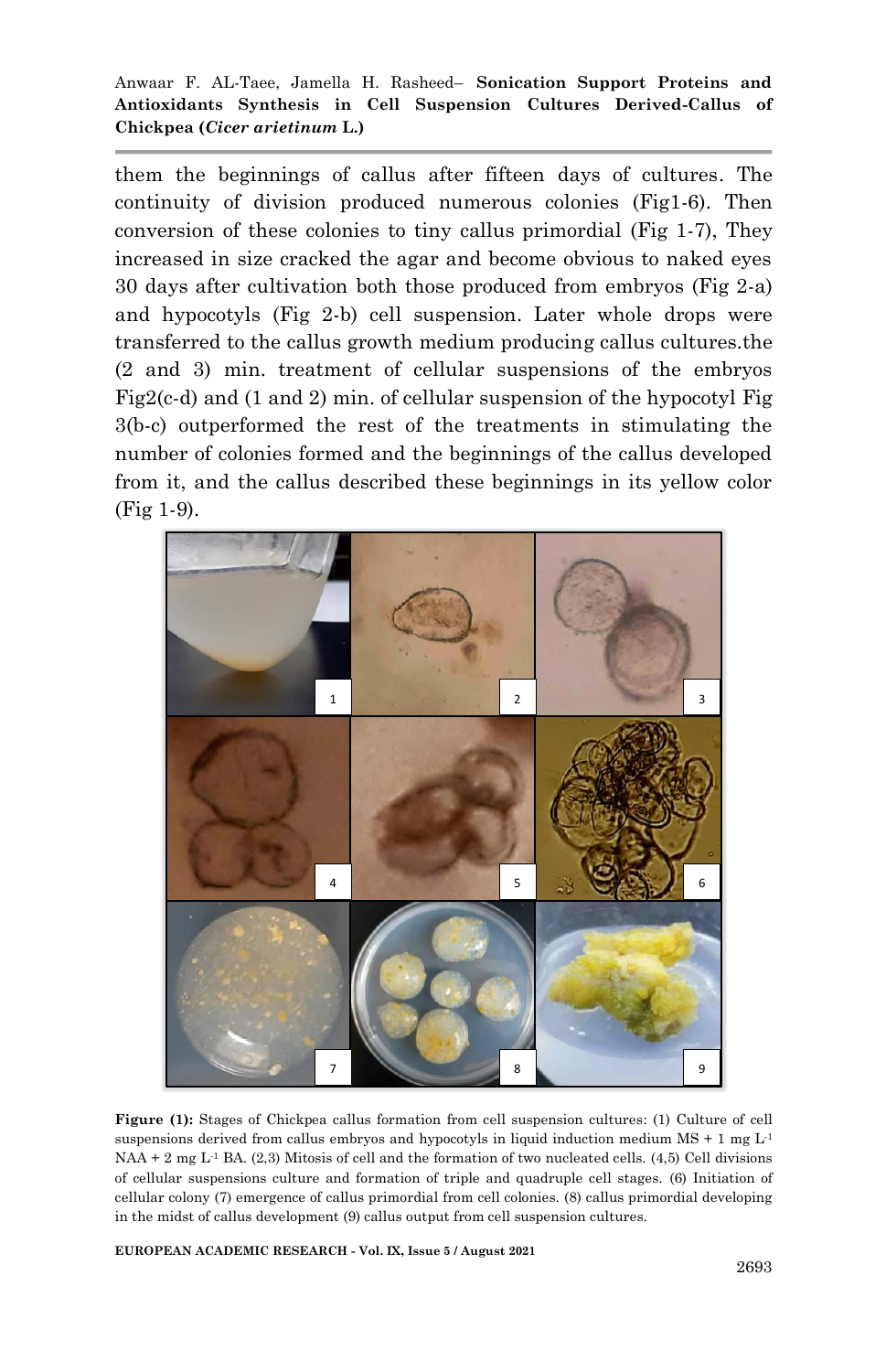

**Figure** (**2**) Cultivation of embryos cell suspension of chickpea (*Cicer arietinum L*.) plants: exposed to ultrasound shock for 1, 2, 3, 4, and 5 min. in solid liquid MS medium enriched with NAA & BA after 30 Days.

**(a)** callus primordial produced from un-exposed cell suspensions 30 days after cultivation (control). **(b,c,d)** callus primordia from cell suspension exposed for 1,2 and 3 min. respectively.

**(e,f)** callus primordial produced from cell suspension exposed for 4 and 5 min.



**Figure (3)** Cultivation of hypocotyl cell suspension of chickpea (*Cicer arietinum L*.) plants exposed to ultrasound shock for 1, 2, 3, 4, and 5 min. in solid liquid MS medium enriched with NAA & BA after 30 Days.

**(a)** callus primordial produced from un-exposed cellular suspensions 30 days after cultivation (control).

**(b,c,d)** callus primordial from cell suspension exposed for 1,2 and 3 min. respectively. **(e,f)** callus primordial produced from cell suspension exposed for 4 and 5 min.

**EUROPEAN ACADEMIC RESEARCH - Vol. IX, Issue 5 / August 2021**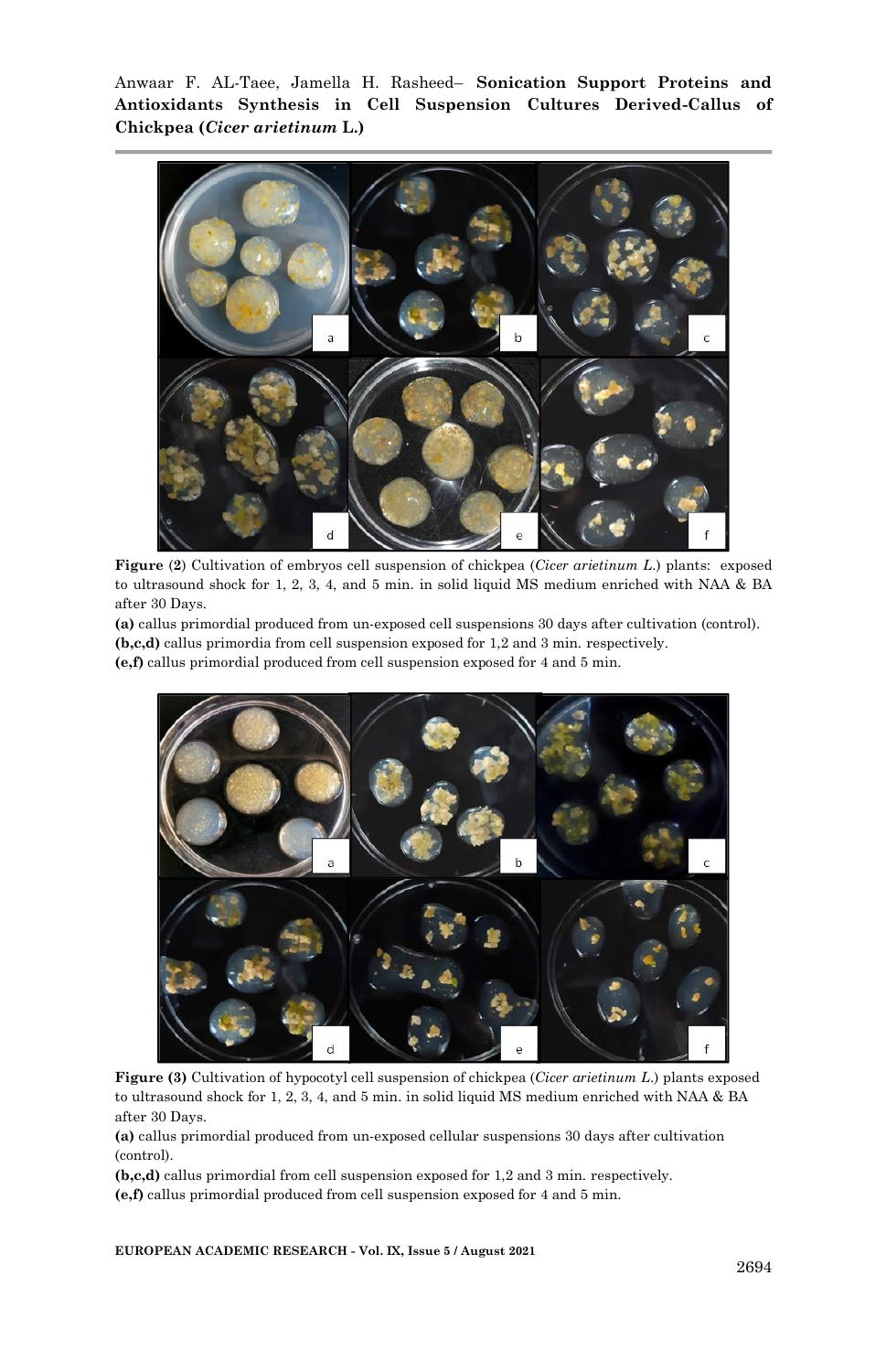# **3.3. Effects of Ultrasound Shock on Callus Fresh Weight and Protein Content**

Data indicated Fig (4) the positive role of ultrasound in stimulating the growth of callus when exposed to 1, 2 and 3 min. Also, increased the fresh weights and proteins of callus produced from the cell suspensions of the embryos and hypocotyl grown in MS medium fortified with 1 mg L-1 NAA and 2 mg L-1 BA.

# **3.4. Effect of Ultrasound Shock on Total Chlorophyll Content, Antioxidants (H2O2 and MDA):**

The results showed clear decrease in the photochemical efficiency represented by a decrease in total chlorophyll levels with a prolonged period of exposure to ultrasound shock (46.7 KHz) with a marked increase in antioxidants as exposing the cell suspensions to the is shock for 2, 3 min. Also, this shock stimulating activity and effectiveness of antioxidants equivalent to (1.5-2.0) fold as compared to control Fig (5).



**(Fig. 4): The effect of ultrasonic shock on fresh weights and protein content of cell suspension derived callus of Chickpea (***Cicer arietinum* **L.)**

a) Fresh weight of embryoid callus.

- b) Protein content of callus in embryoid.
- c) Fresh weight of hypocotyl callus.
- d) Protein content of callus in hypocotyl.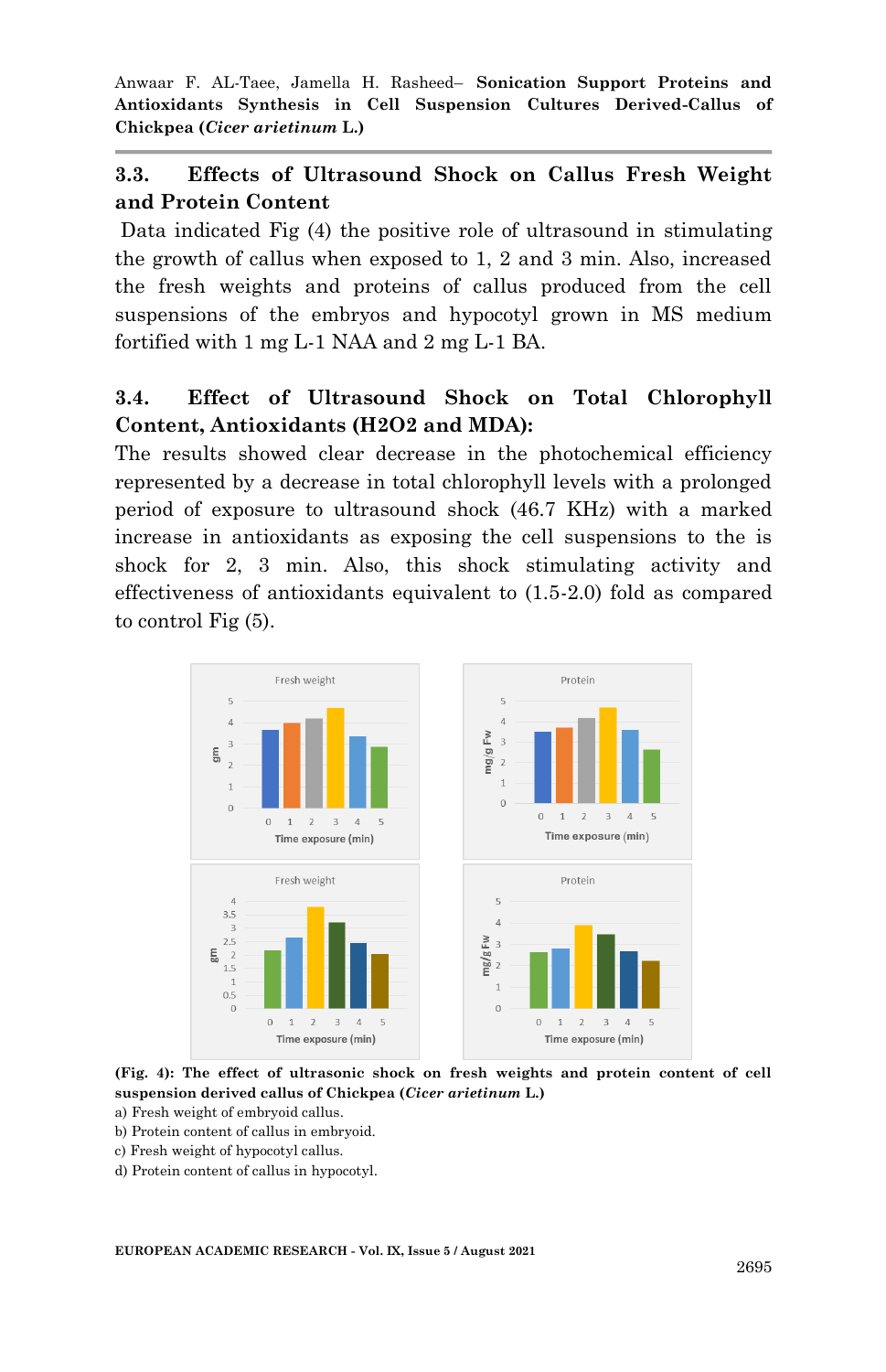

**(Fig. 5):** The effect of ultrasonic shock on chlorophyll content,  $H_2O_2$  content **and MDA level in cell suspension-derived callus of Chickpea (***Cicer arietinum* **L.)**

- a) Total chlorophyll of embryoid callus.
- b) Total chlorophyll of hypocotyl callus.
- c) Lipid peroxidation (MDA)of embryonic callus.
- d) Lipid peroxidation (MDA) of hypocotyl callus.
- e) Hydrogen peroxide( $H_2O_2$ ) of embryonic callus.
- f) Hydrogen peroxide( $H_2O_2$ ) of hypocotyl callus.

#### **4. DISCUSSION**

In this study the successful establishing of cell suspension cultures from hypocotyl and seed embryos calli of chickpea may be attributed to the stable nature of callus and its need for basic requirements available in the culture medium. Efficiency of these suspensions in their establishment pathways and their increasing density Table (1) likely due to the abundance of single cells and the lack of cell clumps (Bharathi and Elavarasi,2012). This encouraged cells to divide and behave in usual pattern in its successive divisions and the formation of callus in the end Fig (1-9). Thus, the cell suspensions of chickpea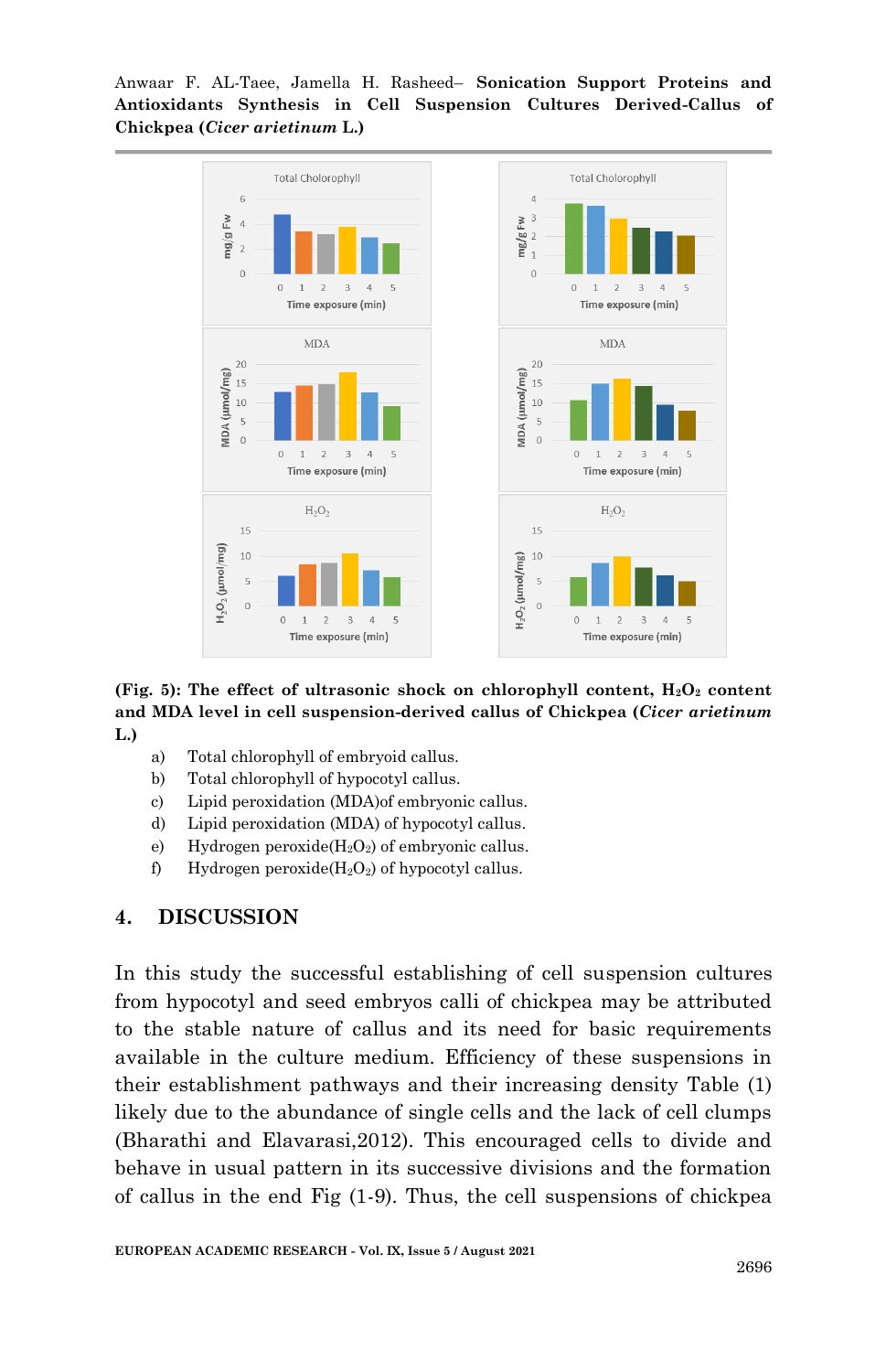plants similar to their counterparts to a number of other plants in leguminous species (Hernandez-Garcia, 2021). In this study, ultrasound had a clear effector the division of cell suspensions of embryoid callus Fig2(c-d). This may due to the viability and efficiency of these cells. The embryos on repeated rapid divisions explanted to the potential energy coupled with the suitability of the genotype. This is encouraged the speed of cell division to stimulated the biosynthesis of auxins and the effect of the parameters on the viability and density of cellular suspensions, which varied with the period of exposure (Loyola-Vargas, 2008).

The increase in the content of biomass and protein Fig (4) was approved by an increase in the specific effectiveness of antioxidants (MDA, H2O2) when using ultrasound waves for different durations (1, 2, 3) minutes, which may be attributed to the effect of ultrasound on the permeability of the plasma membranes of cells, which form small openings gives cells an opportunity to obtain their requirements from the nutrient medium, however stimulating the building of protein in these cells. It has been observed that pre-exposure to ultrasound shock improves the chemical and physical properties of plant tissues especially legumes, as it directly affects the physical properties of protein. Protein molecules with changes in secondary and tertiary structural composition and improvement of plant protein quality due to specific changes of proteins and production of new types of shock proteins HSP70 and HSP90 (Byanju et al., 2020). On the other hand, the results showed that the significant decrease in the biomass and protein content of embryoid callus and hypocotyls resulting from exposure to ultrasound shock for 4 and 5 min. may be due to the mechanical effects of waves and their damage to plant tissue biomolecules and may sometimes lead to cell lysis and death (Salih and Al-Obiedi,2011). Also decrease in the total chlorophyll concentration Fig (5) is due to the sensitivity of the cell suspension cells to ultrasound shock (Meng et al., 2012). This corresponds to the significant reduction of chlorophyll for callus cell suspensions upon exposure to the treatment of ultrasound shock for various durations compared to the non-exposal samples.

The rise in antioxidant levels in callus produced from embryos resulting from exposure to ultrasound shock which led to changes in the oxidation and reduction state of the plant cell represented by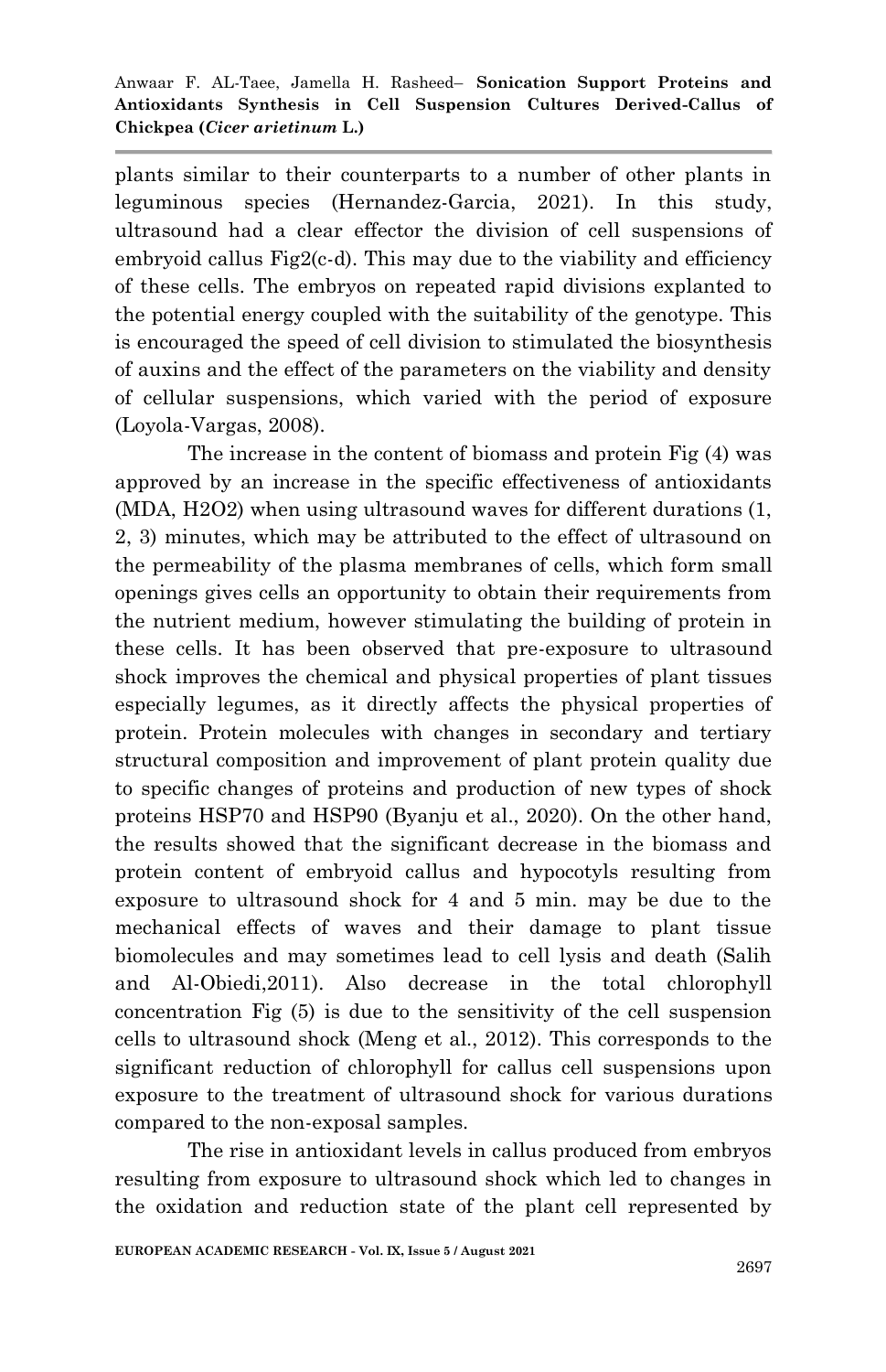increased levels of hydrogen peroxide and lipid oxidation due to the oxidative damage caused by the ultrasound shock, which in turn had direct effect on the fluidity of the plasma and mitochondria membranes and alter protein shape ([Ghanati and Sobannejad, 2016). The oxidative damage caused by ultrasound shock causes an increase in cellular membrane integrity, protecting large molecules such as proteins, and maintaining metabolism (Hassanpour, 2017).

#### **5. Acknowledgment**

This work was supported by Department of Biology, College of Education for Pure Science. also thanks are due to my supervisor and all colleges in biotechnology lab.

#### **REFERENCES**

Arnon DI. 1949. Copper enzymes in isolated chloroplasts, polyphenoloxidase in *Beta vulgaris* L. Plant Physiol., 24:1-15.

Bharathi P. Elavarasi N. 2012. Preliminary studies of reactor system designed for cell suspension culture of chickpea (*cicer arietinum* L.) International J. of Chem. Sci. and App.3(1):223-231.

Birkenhead K. Willmer CM. 1986. Some biochemical characteristics of guard cell and mesophyll cell protoplasts from *Commelina communis* L. J, Exp. Bot.,174(37):119-128.

Byanju B. Rahman MM. Hojilla-Evangelista. M P, and Lamsal BP. 2020. Effect of high – power sonication pretreatment on extraction and some physicochemical properties of proteins from chickpea, kidney bean, and soybean. International J. of Biol. Macromolecules, 145(64): 712-721.

Das A. Harika A. Shilpa. Senthi K. Narendra PS. (2020). Symbiotic nitrogen fixation and endophytic bacterial community structure in Bt- transgenic chickpea (*Cicer arietinum* L.) Scientific Repots: 10(1):359-366

Devasirvatham V. Tan D. (2018). Impact of high temperature and drought stresses on chickpea prod. Agron. 8(8): 1-9.

FAOSTAT 2019 Online database at https://www.foa.org/faostat/en/data.

Gaba V. Kathiravan K. Amutha S. Singer S. Xiaodi X. and Ananthakrisbnan G. (2008). The uses of ultrasound in plant tissue culture. Plant. Tiss. Cult. Engin., 417-426.

Gaur PM. Samineni S. Thudi M. 2019. Itegrated breeding approaches for improving drought and heat adaptation in chickpea (*Cicer arietinum* L.) Plant Breed.,138(4): 389- 400.

Ghanati F. Sobannejad S. 2016. Effect of low –intensity ultrasound on membrane integrity of suspension culture parsley cells (*Petroselinum Crispum* L.) J. Plant Proc.and Func. 16 (5): 1415-1545.

Golly MK. Ma H. Yuqing D. Wu p. Dabbour M. Sarpong F. Farooq M. 2019. Enzymolysis of walnut (*Juglans regea* L.) meal protein: altrasonication \_ assisted